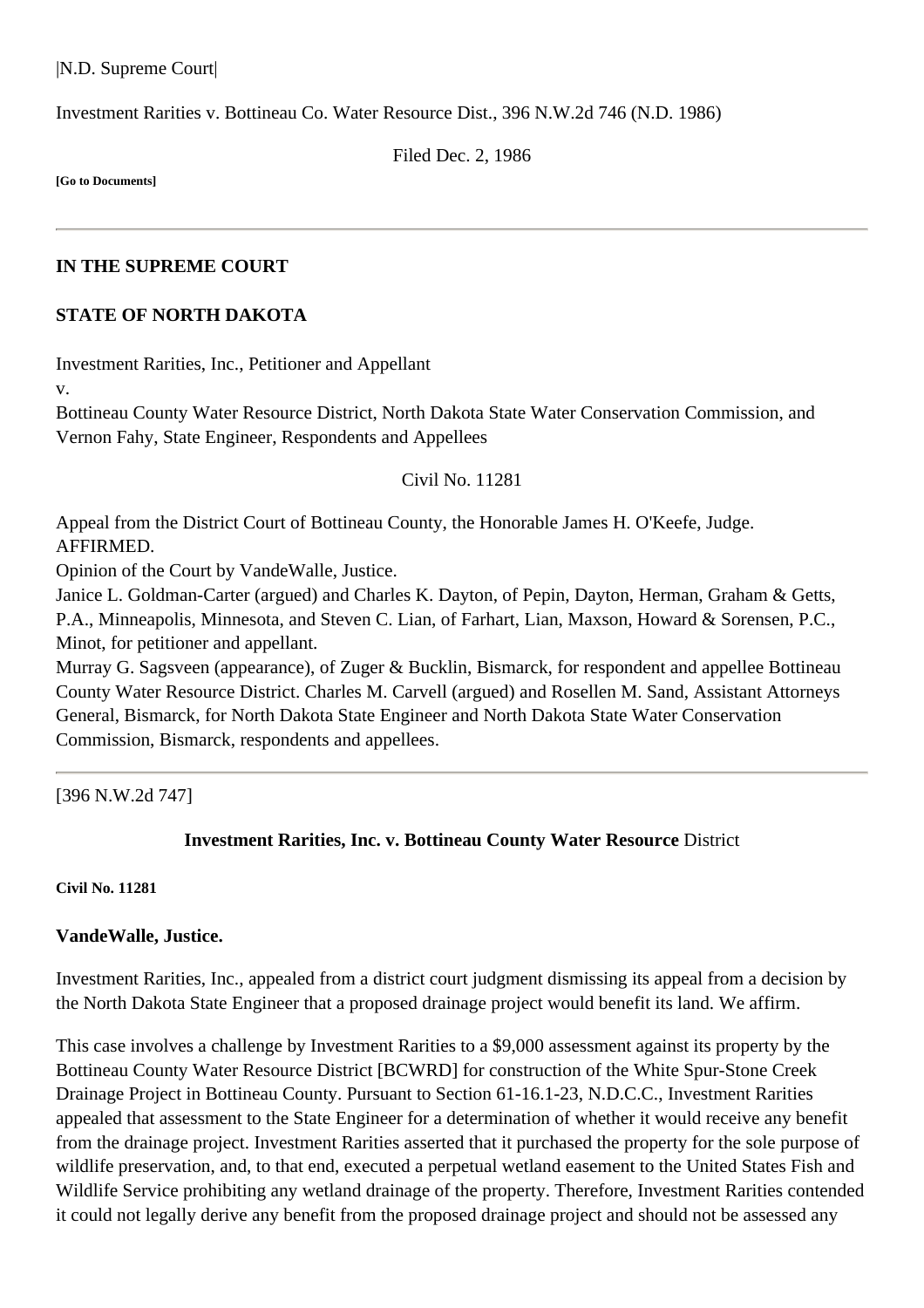portion of the cost of the project.

The State Engineer determined that the proposed project would provide drainage of Investment Rarities' land and, if drained, would increase the productivity of the land for agricultural purposes and would increase the resale value of the land. The State Engineer concluded that the proposed drainage project would benefit Investment Rarities' land and affirmed the BCWRD's assessment.

Investment Rarities appealed the State Engineer's decision to the district court, contending that the decision was beyond the State Engineer's statutory authority and violated its constitutional rights. The State Engineer and the BCWRD moved to dismiss the appeal, contending that an appeal from the State Engineer's benefit determination was not authorized by law. The district court determined that Section 61-16.1-23, N.D.C.C., did not authorize an appeal from the State Engineer's decision and dismissed Investment Rarities' appeal.

On appeal to this court Investment Rarities contends that the State Engineer's determination exceeded his statutory authority and permitted an unconstitutional taking of its property without just compensation. Investment Rarities asserts that, in order to permit agency actions to be checked by the judiciary, Section 61- 16.1-23, N.D.C.C., must be construed to permit judicial review of the State Engineer's decision. Investment Rarities argues that courts have inherent jurisdiction to review and correct the State Engineer's decision and asks that we reverse the dismissal and either remand to the district court for a decision on the merits or that we rule on the merits on the basis of the record before us.

The State Engineer notes that Section 61-16.1-23, N.D.C.C., provides that his decision on benefits is final and contends that, pursuant to Section 28-32-15, N.D.C.C., there is no appeal from an administrative decision declared final by statute.

Section 61-16.1-23, N.D.C.C., provides, in part:

"Appeal to state engineer.... Any landowner or political division who or which claims that he or it will receive no benefit at all from the construction of a new project may appeal to the state engineer within ten days after the hearing on assessments, the question of whether there is any benefit. The state engineer shall not determine the specific amount of benefit upon an appeal by an individual landowner or political subdivision, but shall only determine if there is any benefit to the landowner or political subdivision, and the determination of the state engineer question shall be Final. [Emphasis added.]

# [396 N.W.2d 748]

Section 28-32-15, N.D.C.C., provides, in part:

"Any party to any proceeding heard by an administrative agency, except in cases where the decision of the administrative agency is declared final by any other statute, may appeal from such decision within thirty days after notice thereof has been given, or if a rehearing has been requested as provided herein and denied, within thirty days after notice of such denial has been mailed to him." [Emphasis added.]

An appeal is not a matter of right but a creature of statute, and, therefore, no right to appeal exists unless authorized by statute. E.g., Jones v. North Dakota Workmen's Compensation Bureau, [334 N.W.2d 188](http://www.ndcourts.gov/supreme-court/opinion/334NW2d188) (N.D. 1983). In Jones, we held that the Bureau's decision denying a claimant's request to reopen his claim was not appealable because Section 65-05-04, N.D.C.C., specifically provided that there was no appeal from that